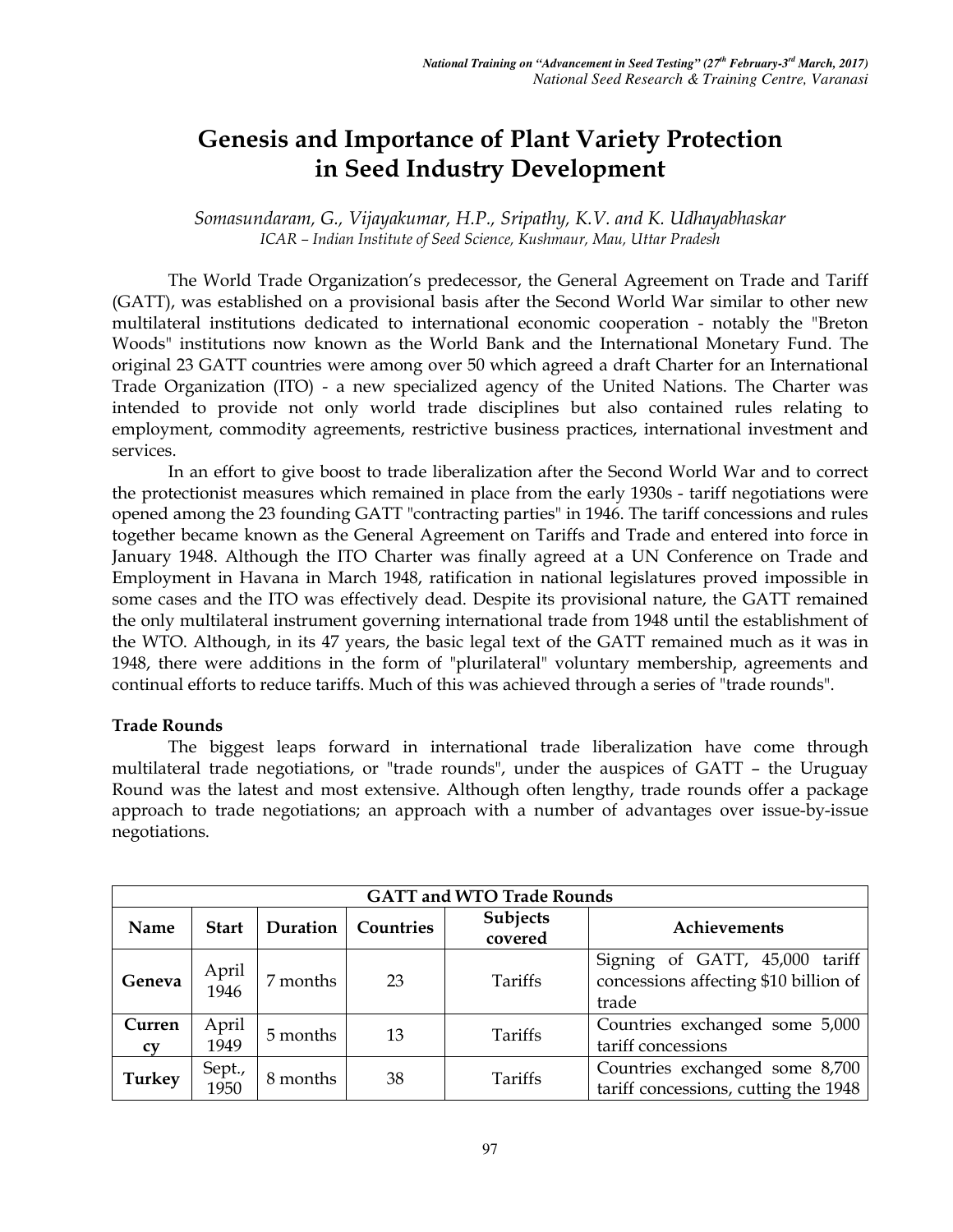|                        |                             |                          |     |                                                                                                | tariff levels by 25%                                                                                                                                                                                                                  |
|------------------------|-----------------------------|--------------------------|-----|------------------------------------------------------------------------------------------------|---------------------------------------------------------------------------------------------------------------------------------------------------------------------------------------------------------------------------------------|
| Geneva<br>$\mathbf{H}$ | Jan.,<br>1956               | 5 months                 | 26  | Tariffs,<br>admission of<br>Japan                                                              | \$2.5 billion in tariff reductions                                                                                                                                                                                                    |
| <b>Dillon</b>          | Sep.,<br>1960               | 11<br>months             | 26  | Tariffs                                                                                        | Tariff<br>concessions<br>\$4.9<br>worth<br>billion of world trade                                                                                                                                                                     |
| Kenned                 | May<br>1964                 | 37<br>months             | 62  | Tariffs, Anti-<br>dumping                                                                      | \$40<br>Tariff<br>concessions<br>worth<br>billion of world trade                                                                                                                                                                      |
| <b>Tokyo</b>           | Sep.,<br>1973               | 74<br>months             | 102 | Tariffs, non-<br>tariff measures,<br>"framework"<br>agreements                                 | Tariff reductions worth more than<br>\$300 billion dollars achieved                                                                                                                                                                   |
| Urugua<br>у            | Septe<br>mber<br>1986       | 87<br>months             | 123 | Intellectual<br>property,<br>dispute<br>settlement,<br>agriculture,<br>creation of<br>WTO, etc | The round led to the creation of<br>WTO, and extended the range of<br>trade negotiations, leading to<br>major reductions in tariffs (about<br>40%) and agricultural subsidies<br>and an extension of intellectual<br>property rights. |
| Doha                   | <b>Nove</b><br>mber<br>2001 | Not yet<br>conclude<br>d | 141 | Agriculture,<br>competition,<br>transparency,<br>patents etc                                   | The round is not yet concluded.                                                                                                                                                                                                       |

Most of GATT's early trade rounds were devoted to continuing the process of reducing tariffs. The results of the Kennedy Round in the mid-sixties, however, included a new GATT Anti-Dumping Agreement. The Tokyo Round during the seventies was a more sweeping attempt to extend and improve the system.

# **Basic Principles of GATT**

The principal mechanism for progress on trade liberalization within the GATT has been periodic multilateral negotiating rounds. In all, there have been eight such rounds, starting with the Geneva Round of 1947 that established the GATT, and concluding with the Uruguay Round that ended in December 1993 and established the WTO. Four important key principles of GATT are

**Most FavoredNation (MFN) Treatment:** It is the fundamental principle of the GATT. Each contracting party to the GATT is required to provide to all other contracting parties the same conditions of trade as the most favorable terms it extends to any one of them.

**Reciprocity:** GATT advocates the principle of "rights" and "obligations". Each contracting party has a right, e.g. access to markets of other trading partners on a MFN basis, but also an obligation to reciprocate with trade concessions on a MFN basis.

**Transparency:** Fundamental to a transparent system of trade is the need to harmonize the system of import protection, so that barriers to trade can then be reduced through the process of negotiations.

The GATT therefore limited the use of quotas, except in some specific sectors as agriculture, and advocated import regimes that are based on a "tariff-only" regime.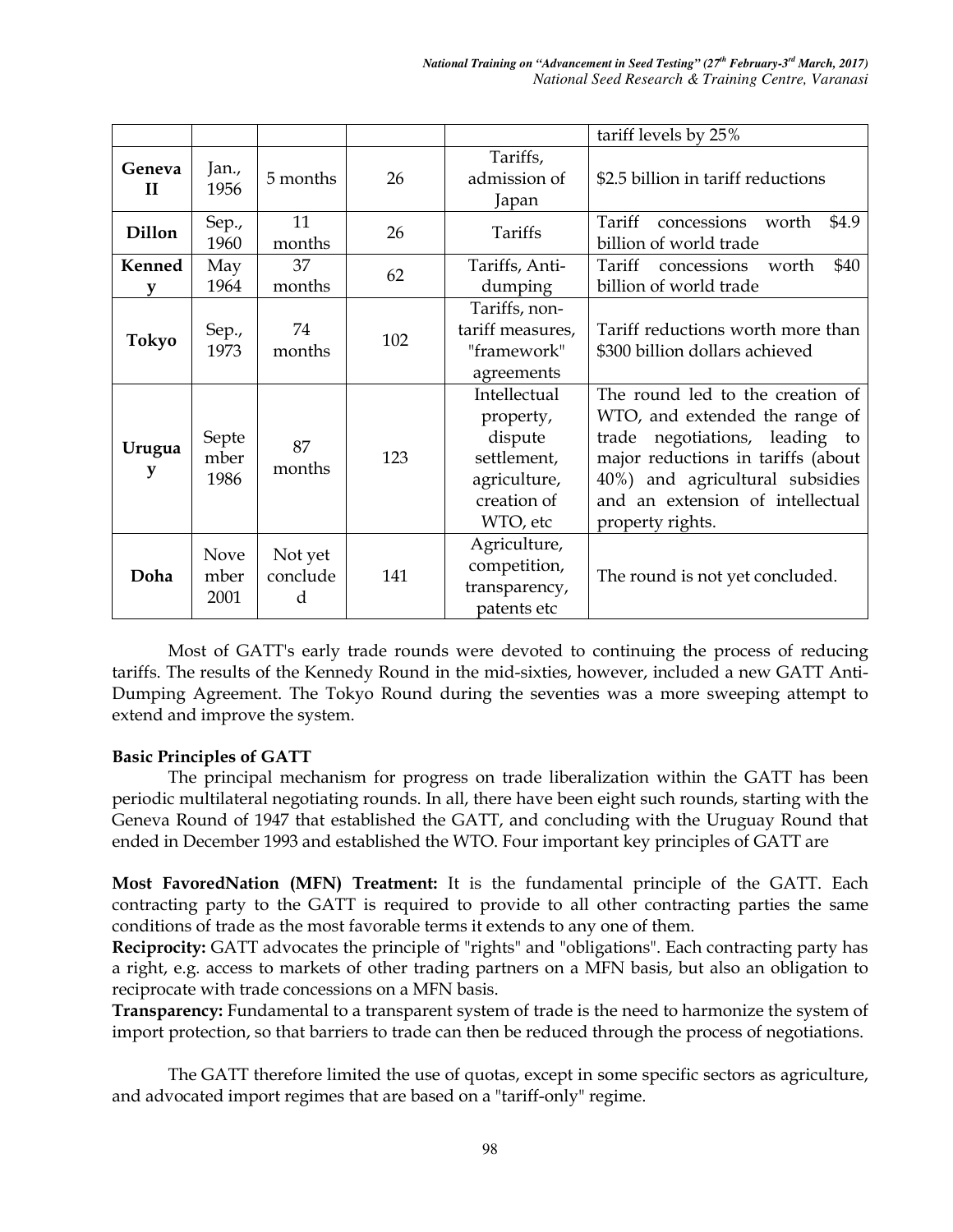#### **Tariff binding and reduction**

When GATT was established, tariffs were the main form of trade protection, and negotiations in the early years focused primarily upon tariff binding and reduction.

#### **Treatment of Agriculture under GATT**

The differences between the approach to agriculture and the approach to trade in manufactures in the GATT are fundamental in understanding the special role of agriculture in the GATT. The United States (US), the main agricultural exporter at the time the GATT was introduced, had its Agricultural Adjustment Act of 1933 fully operational by 1947. This Act permitted authorities to resort to tariffs and quantitative import controls and export subsidies where required in order to stabilize domestic producer prices. The European Community (EC) did not exist then and its Common Agricultural Policy (CAP) did not come into full force until the early 1960s. A majority of other countries that have become major traders now were either recovering from war or were newly independent.

Domestic political and social pressures were also important factors behind some contracting parties seeking exemptions for agriculture. In richer countries, agriculture was in decline as industry expanded rapidly. The resulting difficulties in maintaining farm incomes and populations emerged as a politically sensitive issue. Agriculture was seen as a unique sector of the economy that, for various reasons including national food security, could not be treated like other sectors.

Under this environment, not only agriculture received "Special Treatment" in the GATT, but this treatment appeared to have tailored to the US farm programmes then in existence. There are some - but not many - places where exceptions were made for agriculture from the GATT rules. But that was enough to keep agriculture out of the general rules. The two places where the contrast is most striking are on subsidies and quantitative restrictions.

#### **World Agricultural Markets in 1970s and 1980s**

- The high level of domestic support to producers about 60 percent of the value of production in OECD countries in 1986-88 - paid by taxpayers and consumers as a result of both domestic support and border protection led to increasing amounts of surplus production which could be disposed off in world markets only with export subsidies.
- Where domestic prices were not linked to world prices, the responses to changing international prices in both supply and demand that might have helped to dampen world price fluctuations were absent. As a result, world market prices became more unstable.
- The large scale use of export subsidies, mainly by the US and the EC, in order to dispose of their surpluses tended to depress world market prices and make them more unstable, as subsidies were essentially political decisions and were unpredictable. This practice generated negative effects for rest of the world producers and exporters of these goods. Indeed, during the second half of 1980s, there was a "subsidies war" between the two major exporters as they fought to maintain their share in world markets.
- For non-subsidizing countries (including most developing countries), agricultural protectionism also imposed implicit taxes on farmers. Artificially low world prices created a downward pressure on domestic prices. The resulting price disincentives often compromised agricultural production, threatened the livelihoods of large sectors of the population mainly living on agriculture, and made many developing countries increasingly dependent upon cheap food imports.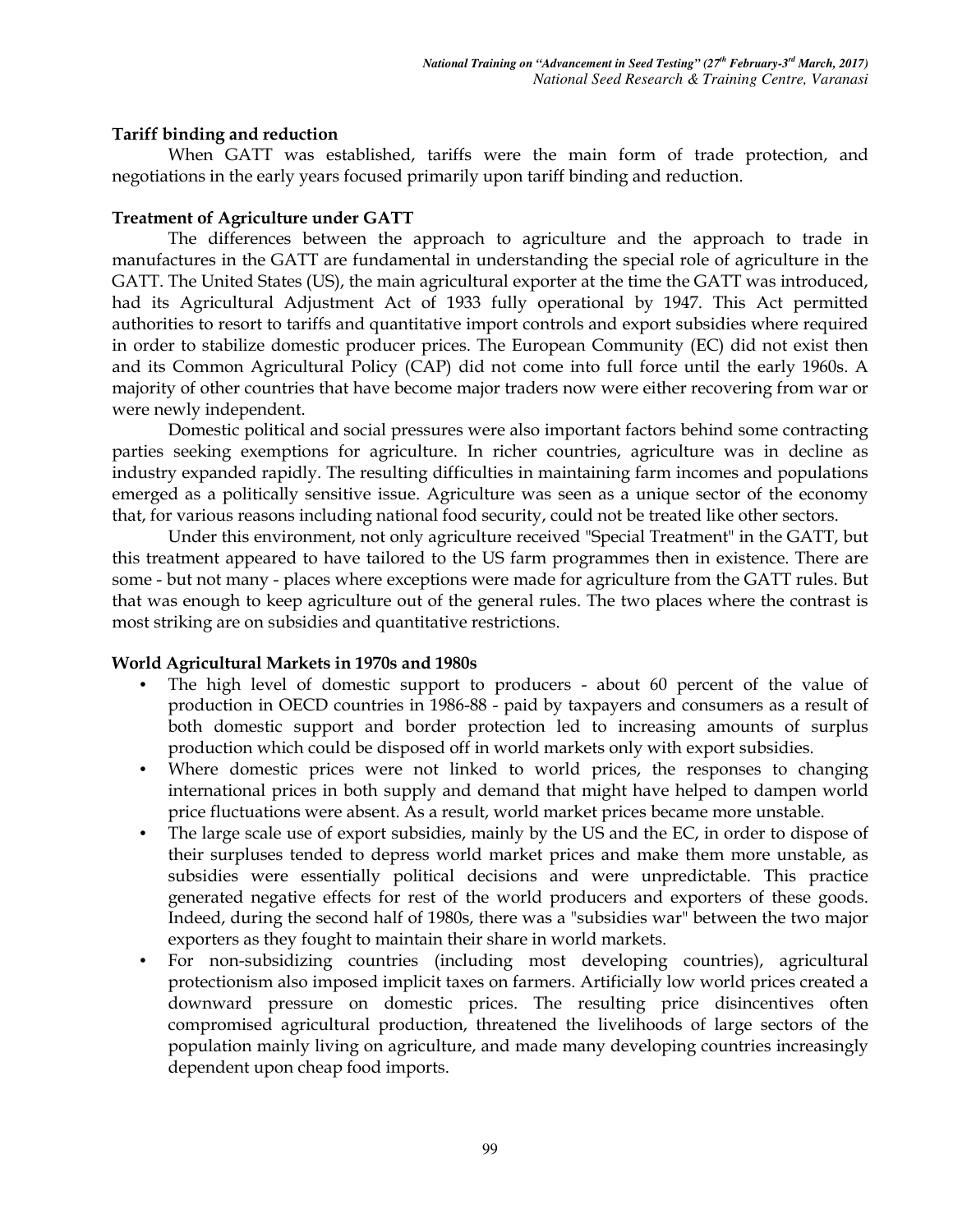- Countries with a comparative advantage in the production and export of tradable agricultural commodities were also unable to produce and export as much as they would have under a more liberal trading regime, and have been deprived of substantial export revenues.
- International tension and disputes over agricultural trade arose with increasing frequency. The GATT institutions were often used in an attempt to resolve these disputes, but not with much success as rules were made ineffective due to the various exemptions. In fact, 60 percent of all trade disputes submitted to the GATT dispute settlement process between 1980 and 1990 were concerned with agriculture.

#### **Uruguay Round - Agricultural Negotiations**

The Uruguay Round was launched in 1986 by the Punta del Este Ministerial Declaration. An important element of it was an explicit recognition of the effects that domestic agricultural policies have on trade. It was agreed that the round would concentrate not only on the issue of border protection and export subsidies, but also on a broad range of domestic agricultural policy issues.

#### **Major Actors and Interests in Agricultural Negotiations**

- The US was enthusiastic about promoting greater liberalization in agricultural trade, and was keen to reduce the protection and support granted to EC producers under the CAP.
- The EC was much less amenable to far reaching liberalization. The EC had a strong opposition to across-the-board reforms, and wanted instead to negotiate concessions on a commodity by commodity basis.
- The Cairns Group of countries as net exporters of agricultural commodities generally shared a common interest on greater liberalization in farm trade; it argued strongly for a reduction in protectionism and support measures in developed countries.
- A group of net food-importing developing countries were concerned with the possible negative effects of the reform process on their food import bills. Because of their efforts, the UR included a Ministerial *Decision* in their (including least-developed countries) favor that addressed some response mechanisms to possible negative effects.
- The rest of the developing countries, as well as well the cairns group, were hopeful of greater access to import markets in developed countries and so supported market access reforms.
- **General Principles Governing the Agricultural Negotiations**
- Improving market access through, inter alia, the reduction of import barriers.
- Improving the competitive environment by increasing regulation on the use of all direct and indirect subsidies and other measures affecting directly or indirectly agricultural trade.
- Minimizing the adverse effects that sanitary and phyto-sanitary regulations and barriers can have on trade in agriculture.

# **Mid-term Review**

After the launch of Uruguay Round in 1986, the mid-term review was organized in Montreal at the end of 1988. Already two years into the negotiations, the parties in the agricultural group were as far apart as ever and failed to produce an interim text for discussion there. Meanwhile, the Cairns Group refused to approve the draft texts of any of the other fourteen negotiating groups (in other areas) until there was a text on agriculture.

A breakthrough came with the resumption of the mid-term review in April 1989. This culminated in the Geneva Accord that saw the US negotiators drop their demand for a zero-forzero option and led to the adoption of a series of short-term measures that involved a freeze in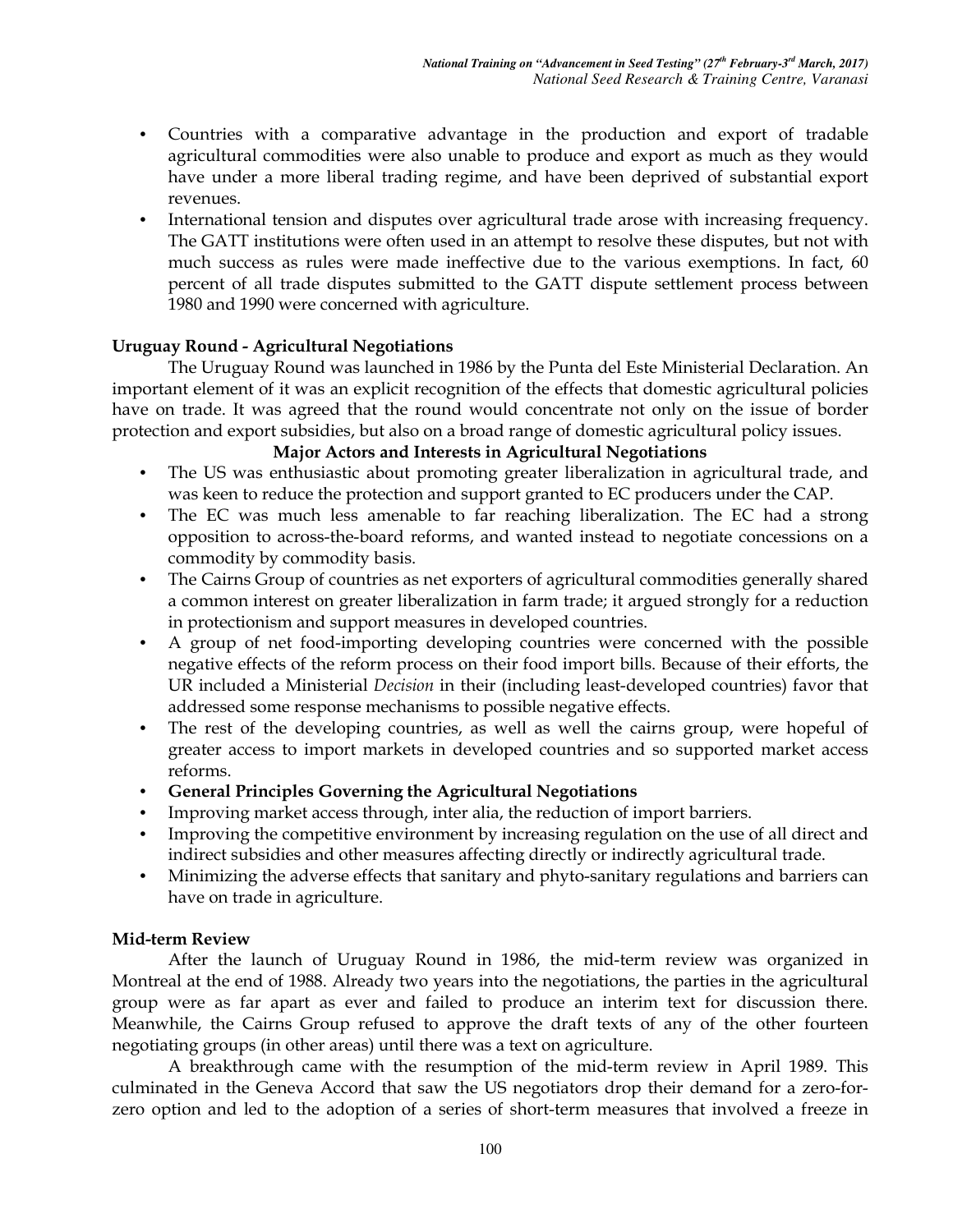current levels of domestic support, export subsidies and border protection. The negotiating parties proposed that negotiations should proceed by seeking separate commitments in each of these three policy areas.

The EC and some other countries were reluctant, however, to adopt such an approach. The EC was particularly opposed to making substantial cuts on its export subsidies. Talks continued in the hope that an agreement could be achieved by December 1990, the original deadline for the conclusion of the UR. However, the text prepared then was rejected by the EC and the deadline passed without any agreement. It was not until 1991 that the negotiators finally arrived at a consensus, whereby countries would agree to make concessions in each of the above three areas. Having agreed on this principle, the next step was to establish the level of specific concessions, which took two more years of tough negotiating.

#### **DunkelDraft**

In December 1991, the then director-general of the GATT presented a comprehensive Draft Final Act, also known as the Dunkel Draft, in the hope of bringing the round closer to a conclusion. The Draft covered agriculture, as well as other areas under negotiations. It included the first complete text on agriculture, in which quantitative proposals were presented with respect to concessions in each of the three major areas of agriculture. But three days later, the EC rejected the draft saying that parts of it would have to be re-negotiated. In the meantime, the adoption by the EC of the reform of the CAP in May 1992 was a major development that facilitated the negotiations. This reform brought EC's agricultural policy much closer to meeting the targets outlined in the Dunkel proposals. Its most important element in the context of the ongoing negotiations was to substitute a certain amount of domestic price support with direct payments to agricultural producers.

However, two issues continued to linger in the negotiations. The EC was still reluctant to make substantial cuts in export subsidies, and a question hung over whether the direct payments under the new CAP should be subject to domestic support reduction commitments.

# **Blair House Accord**

The US and EC negotiators undertook a series of bilateral discussions, that eventually led to an agreement known as the Blair House Accord. These meetings focused on making suitable amendments to the Dunkel Draft. These amendments, which are now in the Final Act, included

- permitted volume of subsidized exports was reduced to 21 percent from the original proposal of 24 percent;
- base period used for establishing the baseline from which export subsidies would be cut was made more flexible;
- direct income payments made under production limiting programmes such as EC's scheme under the reformed CAP and the US's deficiency payments were made exempt from domestic support reduction commitments; and
- Commitments to reduce domestic support on a product-by-product basis were replaced by a commitment to reduce overall support to the agricultural sector.

Thus, the Blair House Accord broke the impasse in the agricultural negotiating group and the UR was finally concluded in December 1993. With the Agreement on Agriculture in the *Final Act Embodying the Results of the Uruguay Round Multilateral Trade Negotiations*, agricultural trade came much closer to the GATT disciplines after 46 years - a long time indeed. And this is only "much closer", not fully in, because the Agreement still permits the use of domestic and export subsidies.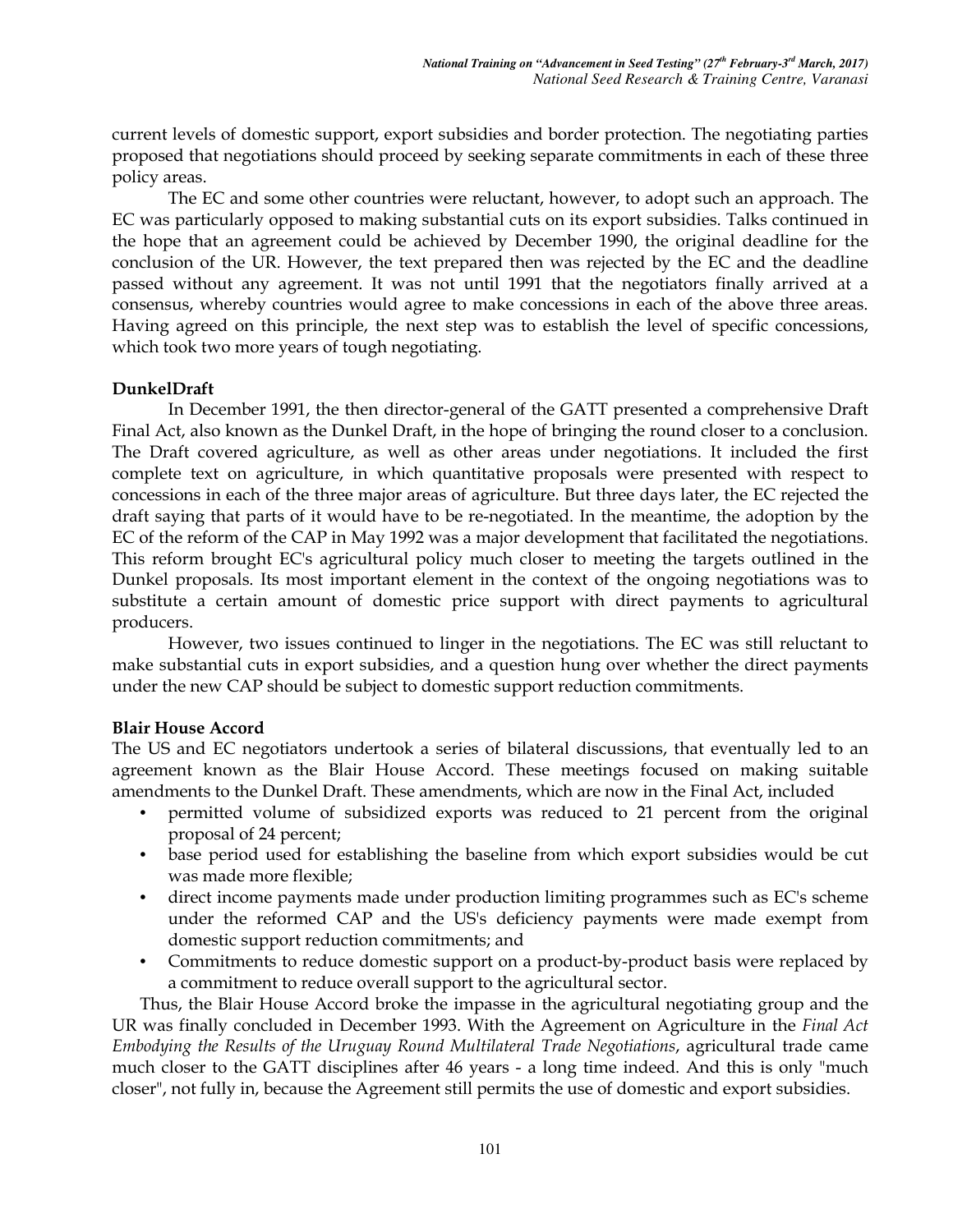# **World Trade Organization (WTO)**

The World Trade Organization (WTO) is officially commenced on January 1, 1995 under the Marrakech Agreement, replacing the General Agreement on Tariffs and Trade (GATT), which commenced in 1948.Most of the issues that the WTO focuses on derive from previous trade negotiations, especially from the Uruguay Round (1986–1994).

| Formation                 | January 1, 1995                                     |  |  |
|---------------------------|-----------------------------------------------------|--|--|
| Headquarters              | Geneva, Switzerland                                 |  |  |
| Membership                | 164 members (since 29 July, 2016)                   |  |  |
| <b>Official languages</b> | English, French, Spanish                            |  |  |
| Director-General          | Roberto Azevedo                                     |  |  |
| Publications              | World Trade Report & International Trade Statistics |  |  |

#### **Functions**

- Regulation of trade between participating countries.
- Provides a framework for negotiating and formalizing trade agreements.
- Dispute resolution process aimed at enforcing participants' adherence to WTO agreements, which are signed by representatives of member governmentsand ratified by their parliaments.
- **How is the WTO different from GATT?**
- The World Trade Organization is not a simple extension of GATT; on the contrary, it completely replaces its predecessor and has a very different character. Among all, the principal differences are
- The GATT was a set of rules, a multilateral agreement, with no institutional foundation, only a small associated secretariat, which had its origins in the attempt to establish an International Trade Organization in the 1940s. The WTO is a permanent institution with its own secretariat.
- The GATT was applied on a "provisional basis" even if, after more than forty years, governments chose to treat it as a permanent commitment. The WTO commitments are full and permanent.
- The GATT rules applied to trade in merchandise goods. In addition to goods, the WTO covers trade in services and trade-related aspects of intellectual property.
- While GATT was a multilateral instrument, by the 1980s many new agreements had been added of a plurilateral, and therefore selective, nature. The agreements, which constitute the WTO, are almost all multilateral and, thus, involve commitments for the entire membership.
- The WTO dispute settlement system is faster, more automatic, and thus much less susceptible to blockages, than the old GATT system.

# **WTO & Doha Development Round**

The organization is attempting to complete negotiations on the Doha Development Round, which was launched in 2001 with an explicit focus on addressing the needs of developing countries. As of June 2012, the future of the Doha Round remains uncertain: the work programme lists 21 subjects in which the original deadline of 1 January 2005 was missed, and the round is still incomplete. The conflict between free trade on industrial goods and services but retention of protectionism on farm subsidies to domestic agricultural sector (requested by developed countries) and the substantiation of the international liberalization of fair trade on agricultural products (requested by developing countries) remain the major obstacles. These points of contention have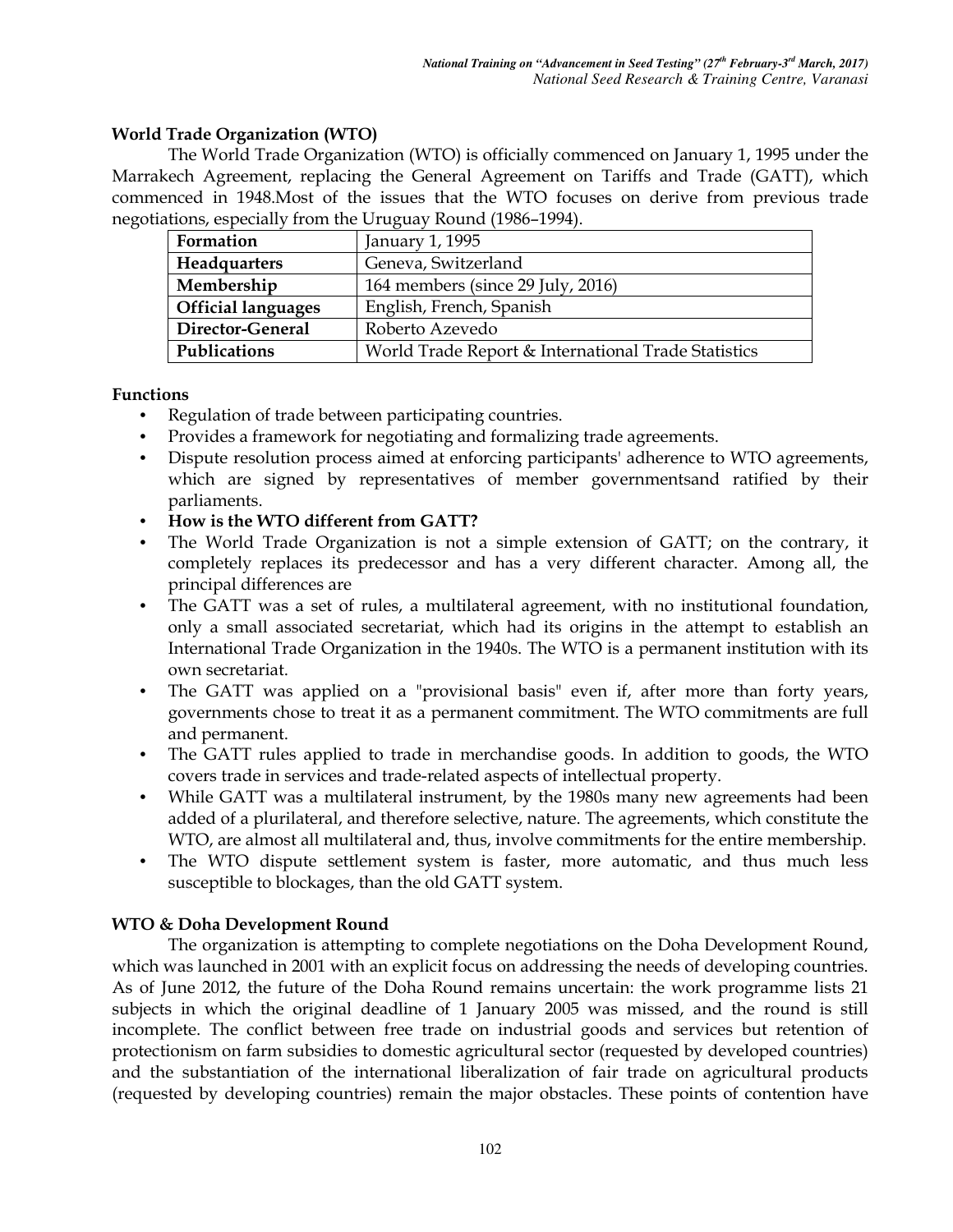hindered any progress to launch new WTO negotiations beyond the Doha Development Round. As a result of this impasse, there has been an increasing number of bilateral free trade agreementssigned.

#### **Agreement on Trade Related Intellectual Property Rights (TRIPS)**

 The Agreement on Trade Related Aspects of Intellectual Property Rights (TRIPS) is an international agreement administered by the World Trade Organization (WTO) that sets down minimum standards for many forms of intellectual property (IP) regulation as applied to nationals of other WTO Members. It was negotiated at the end of the Uruguay Round of the General Agreement on Tariffs and Trade (GATT) in 1994.

The TRIPS agreement introduced intellectual property law into the international trading system for the first time and remains the most comprehensive international agreement on intellectual property to date. In 2001, developing countries, concerned that developed countries were insisting on an overly narrow reading of TRIPS, initiated a round of talks that resulted in the Doha Declaration.

Although the UPOV Acts have provided IPR protection for plant varieties for more than forty years, their significance has recently been overshadowed by a different intellectual property treaty, the Agreement on Trade-Related Aspects of Intellectual Property Rights ("TRIPs" or the "TRIPs Agreement"). Adopted in 1994 as a treaty administered by the WTO, TRIPs is the first and only IPR treaty that seeks to establish universal, minimum standards of protection across the major fields of intellectual property, including patents, copyrights, trademarks, industrial designs, integrated circuits and trade secrets. Although the TRIPs Agreement devotes only minimal attention to plant breeders' rights or plant variety protection and does not even mention the UPOV Acts, its adoption has done more to encourage the legal protection of plant varieties than any other international agreement.

# **Intellectual Property Rights (IPRs)**

Intellectual property rights (IPRs) are legal rights granted by governmental authorities to control certain products of human intellectual effort and ingenuity (or) any creative work (or) invention considered to be the property of its creator.

Types of intellectual property covered by the TRIPS Agreement

- Copyright and related rights
- Trademarks, including service marks
- Geographical indications
- Industrial designs
- Patents
- Layout-designs of integrated circuits
- Undisclosed information, including trade secrets

#### **Goals of Granting IPR to Plant Varieties**

The policy goals of granting IPRs to plant varieties are grounded principally on an instrumentalist approach to IPRs. This is true both for patents and plant breeders' rights.

Under instrumentalist approach, new plant varieties are afforded legal protection to encourage commercial plant breeders to invest resources, labor and time needed to improve existing plant varieties by ensuring that breeders receive adequate remuneration when they market the propagating material of those improved varieties. In the absence of a grant of exclusive rights to breeders, the dangers of free riding by third parties would be considerable. This is because the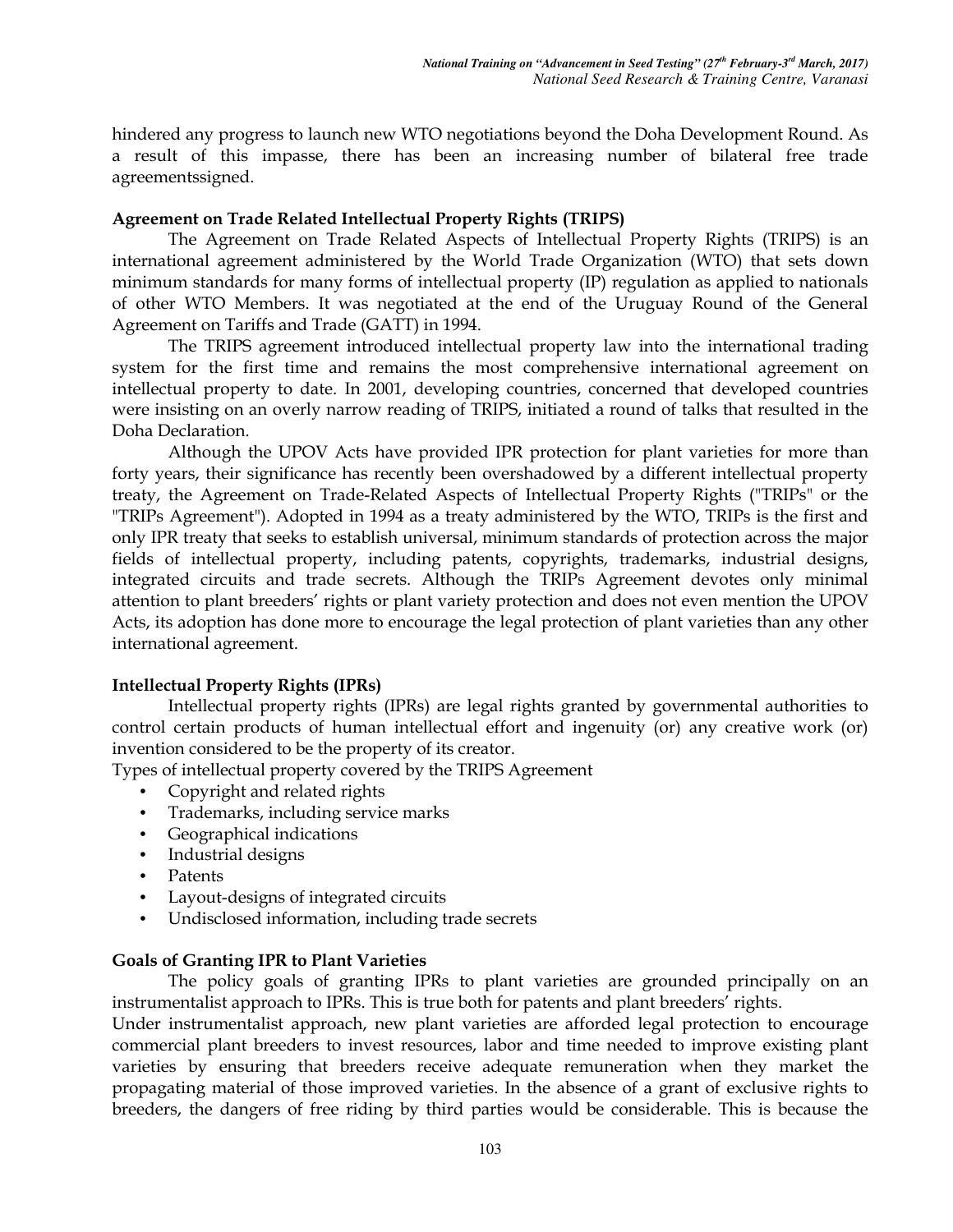genetic material within plants that specifies their distinctive and commercially valuable features is naturally self-replicating, for example by reproduction of seeds or other propagating material. Selfreplication makes innovations incorporating biological material particularly susceptible to exploitation by parties other than the innovator.

It provides an incentive for private research and development into new breeding techniques, thereby reducing the need for government funding to subsidize these activities. It encourages the development of new and beneficial plant varieties for use by farmers and consumers. And it furthers the society's development of agriculture, horticulture and forestry.An international system of IPR protection for plant varieties expands these benefits by facilitating access to new varieties created in other states. Once breeders are assured that their rights will be protected in other states, breeders will be more willing to make their new varieties available in those states (assuming they have access to a distribution and marketing infrastructure). This benefits farmers, consumers and researchers in many more jurisdictions.

#### **Plant Variety Protection Required By TRIPS**

Article 27.3(b) contains the only textual provisions of the TRIPs Agreement relating to plant variety protection. The article states in relevant part:

"Members may also *exclude from patentability*: (b) *plants* and animals other than microorganisms; and essentially biological processes for the production of plants or animals other than nonbiological and microbiological processes. However, *Members shall provide for the protection for plant varieties either by patents or by an effective* sui generis *system or by any combination thereof*"

First, TRIPS provisions on plant varieties do not refer to or incorporate any preexisting intellectual property agreements, including the 1978 and 1991 UPOV Acts. This omission contrasts sharply with other fields of intellectual property, such as patents, copyrights and trademarks, for which TRIPs expressly requires WTO Members to comply with the standards of protection contained in preexisting IPR agreements, such as the Berne Convention for the Protection of Literary and Artistic Works and the Paris Convention for the Protection of Industrial Property. As a result of this omission, WTO Members are neither required to become members of UPOV nor does to enact national law consistent with either UPOV Act in order to comply with their obligations under TRIPs. Although the drafting history of TRIPs does not explain this markedly different treatment of plant varieties, it seems likely that compliance with UPOV was not required because so few WTO Members were party to UPOV and those who were could not agree upon which of its two most recent Acts should serve as the standard for protection.

Second, article 27.3(b) permits WTO Members to protect plant varieties using one of three distinct approaches: (1) patent law, (2) an effective *sui generis* system or (3) a combination of elements from both systems. Thus, unlike most other areas of intellectual property protected by TRIPs, article 27.3(b) expressly grants Members significant discretion to choose the manner in which they will protect plant varieties and it contemplates that that discretion may be exercised differently by different states.

# **Core Requirements of an Effective Sui Generis System**

According to a 1997 report, there are four core elements that any national plant variety protection law must contain in order to qualify as an "effective *sui generis* system" within the meaning of TRIPs article 27.3(b)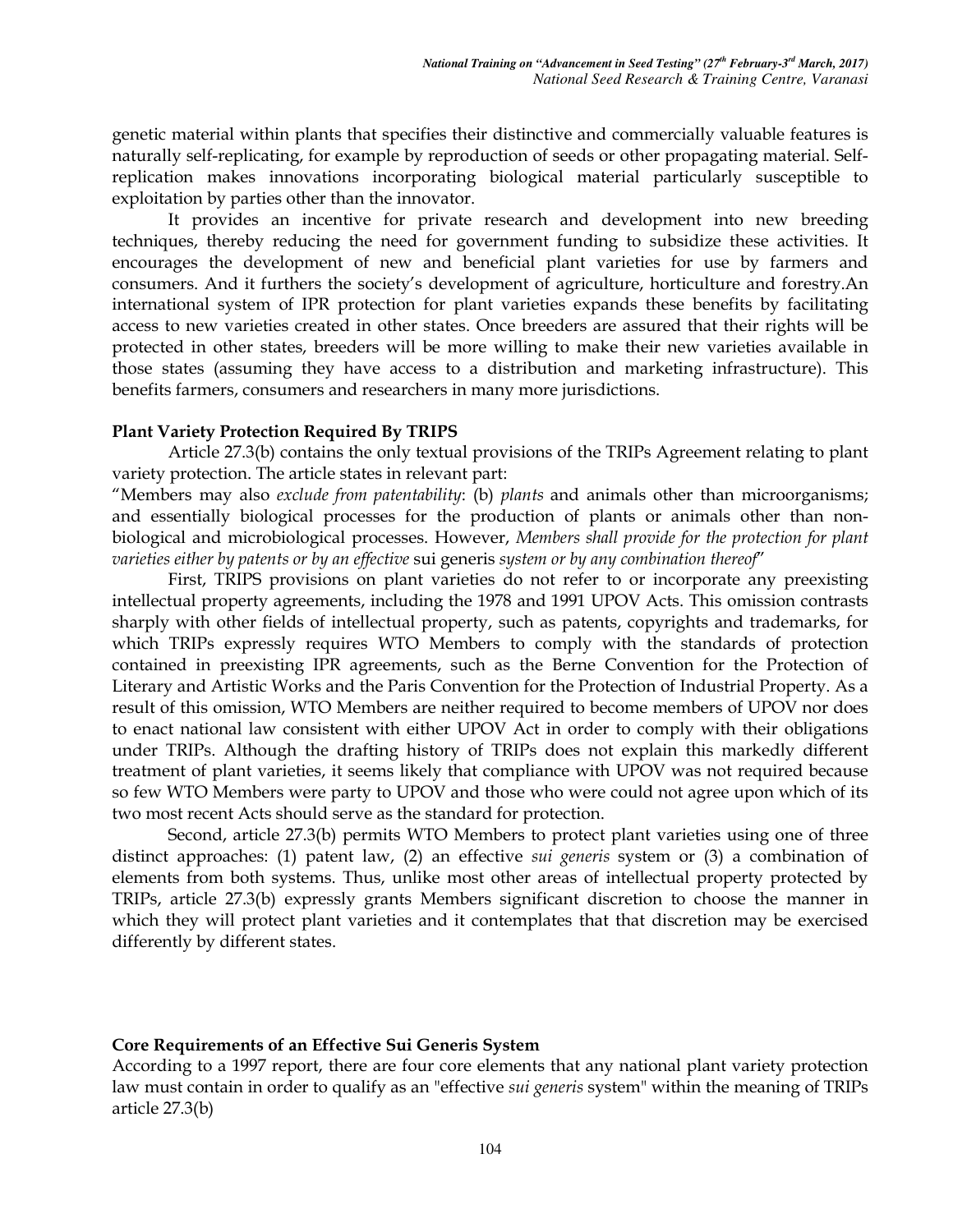- The law must apply to all plant varieties in all species and botanical genera.
- It must grant plant breeders an IPR, i.e. the exclusive right to control particular acts with respect to those protected varieties, or at a minimum, the right to remuneration when third parties engage in certain acts.
- It must provide national treatment and MFN treatment to breeders from other WTO members.
- It must contain procedures that enable breeders to enforce the rights granted to them under such a law.

# **International Union for the Protection of New Varieties of Plants (UPOV)**

The UPOV system of plant variety protection came into being with the adoption of the International Convention for the Protection of New Varieties of Plants by a Diplomatic Conference in Paris on December 2, 1961and it was revised in 1972, 1978 and 1991. This was the point at which there was recognition of the rights of plant breeders on an international basis.The UPOV Convention provides a *sui generis* form of intellectual property protection which has been specifically adapted for the process of plant breeding and has been developed with the aim of encouraging breeders to develop new varieties of plants.

The mission of UPOV is to provide and promote an effective system of plant variety protection, with the aim of encouraging the development of new varieties of plants, for the benefit of society.

Most countries and intergovernmental organizations which have introduced a plant variety protection (PVP) system have chosen to base their system on the UPOV Convention in order to provide an effective, internationally recognized system. As of November 8, 2016, UPOV has 74 members. The UPOV Convention specifies the acts that require the breeder's authorization in respect of the propagating material of a protected variety and, under certain conditions, in respect of the harvested material.

Under the UPOV Convention, the breeder's right is only granted where the variety is (i) new (ii) distinct (iii) uniform (iv) stable and has a suitable denomination. The breeder's right does not extend to acts done (i) privately and for non-commercial purposes, (ii) for experimental purposes and (iii) for the purpose of breeding other varieties.

The introduction of the UPOV system of plant variety protection and UPOV membership were found to be associated with:

- 1. Increased breeding activities.
- 2. Greater availability of improved varieties.
- 3. Increased number of new varieties.
- 4. Diversification of types of breeders (e.g. private breeders, researchers).
- 5. Increased number of foreign new varieties.
- 6. Encouraging the development of a new industry competitiveness on foreign markets.
- **7.** Improved access to foreign plant varieties and enhanced domestic breeding programs.

# Organizational Structure

The permanent organs of the Union are the Council and the Office of the Union. The Council has established a Consultative Committee, an Administrative and Legal Committee and a Technical Committee. In addition, it has established Technical Working Parties for: Agricultural Crops; Automation and Computer Programs; Fruit Crops; Ornamental Plants and Forest Trees; and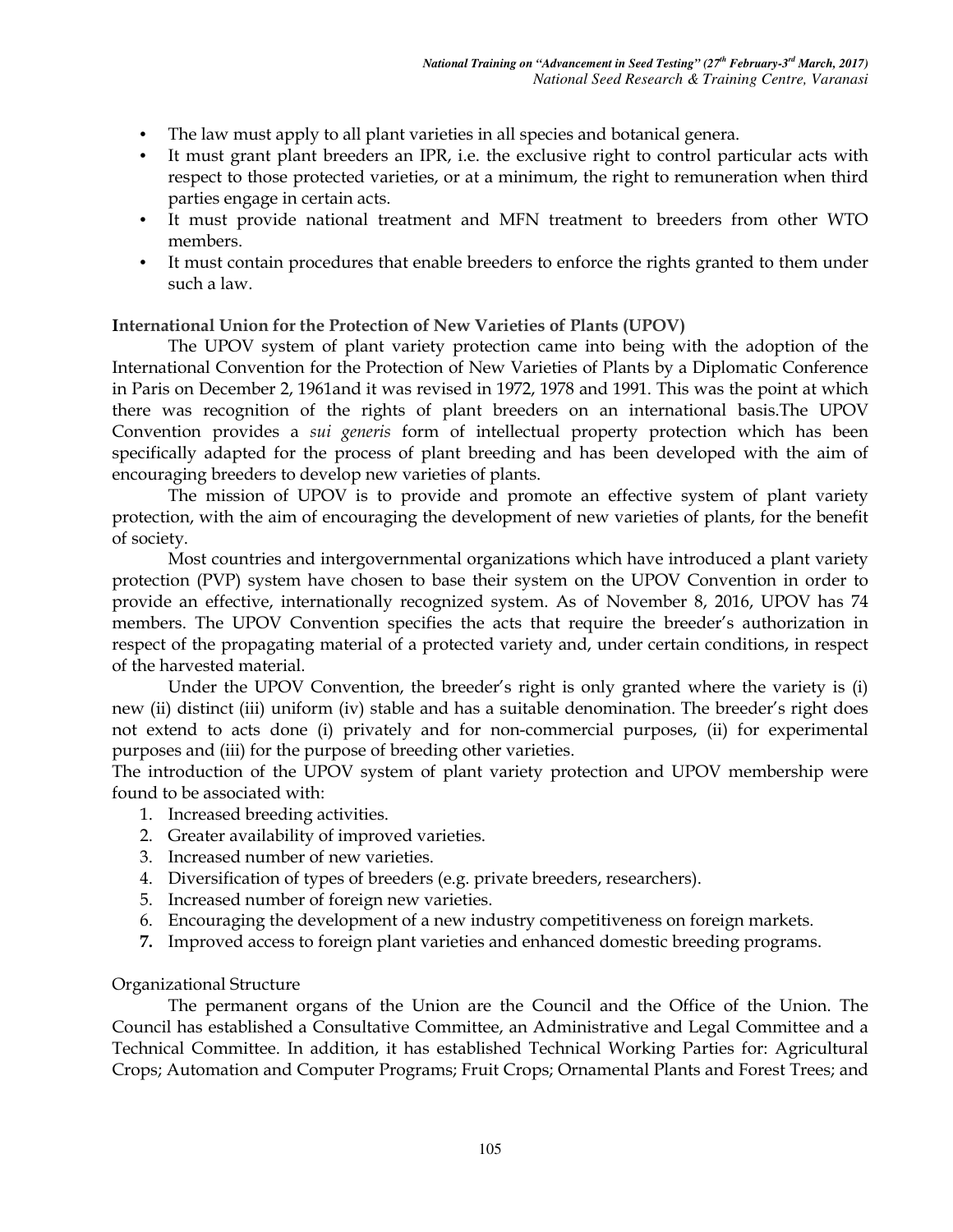Vegetables and has introduced a Working Group on Biochemical and Molecular Techniques and DNA-Profiling in Particular.



Source: 'UPOV bodies' link on www.upov.int/en/about/mission.html

#### **Protection of Plant Varieties and Farmers Rights Act, 2001**

In order to provide for the establishment of an effective system for the protection of plant varieties, the rights of farmers and plant breeders and to encourage the development of new varieties of plants it has been considered necessary to recognize and to protect the rights of the farmers in respect of their contributions made at any time in conserving, improving and making available plant genetic resources for the development of new plant varieties. The Govt. of India enacted "The Protection of Plant Varieties and Farmers' Rights (PPV&FR) Act, 2001" adopting *sui generis* system. Indian legislation is not only in conformity with International Union for the Protection of New Varieties of Plants (UPOV), 1978, but also have sufficient provisions to protect the interests of public/private sector breeding institutions and the farmers. The legislation recognizes the contributions of both commercial plant breeders and farmers in plant breeding activity and also provides to implement TRIPs in a way that supports the specific socio-economic interests of all the stakeholders including private, public sectors and research institutions, as well as resource-constrained farmers. To implement the provisions of the Act, Department of Agriculture and Cooperation, Ministry of Agriculture established the Protection of Plant Varieties and Farmers' Rights Authority on 11 November, 2005.

The Chairperson is the Chief Executive of the Authority. Besides the Chairperson, the Authority has 15 members, as notified by the Government of India (GOI). Eight of them are *exofficio* members representing various Departments/ Ministries, three from SAUs and the State Governments, one representative each for farmers, tribal organization, seed industry and women organization associated with agricultural activities are nominated by the Central Government. The Registrar General is the ex-officio Member Secretary of the Authority.

#### **Objectives of PPV&FR Act, 2001**

 $\checkmark$  To establish an effective system for the protection of plant varieties, the rights of farmers and plant breeders and to encourage the development of new varieties of plants.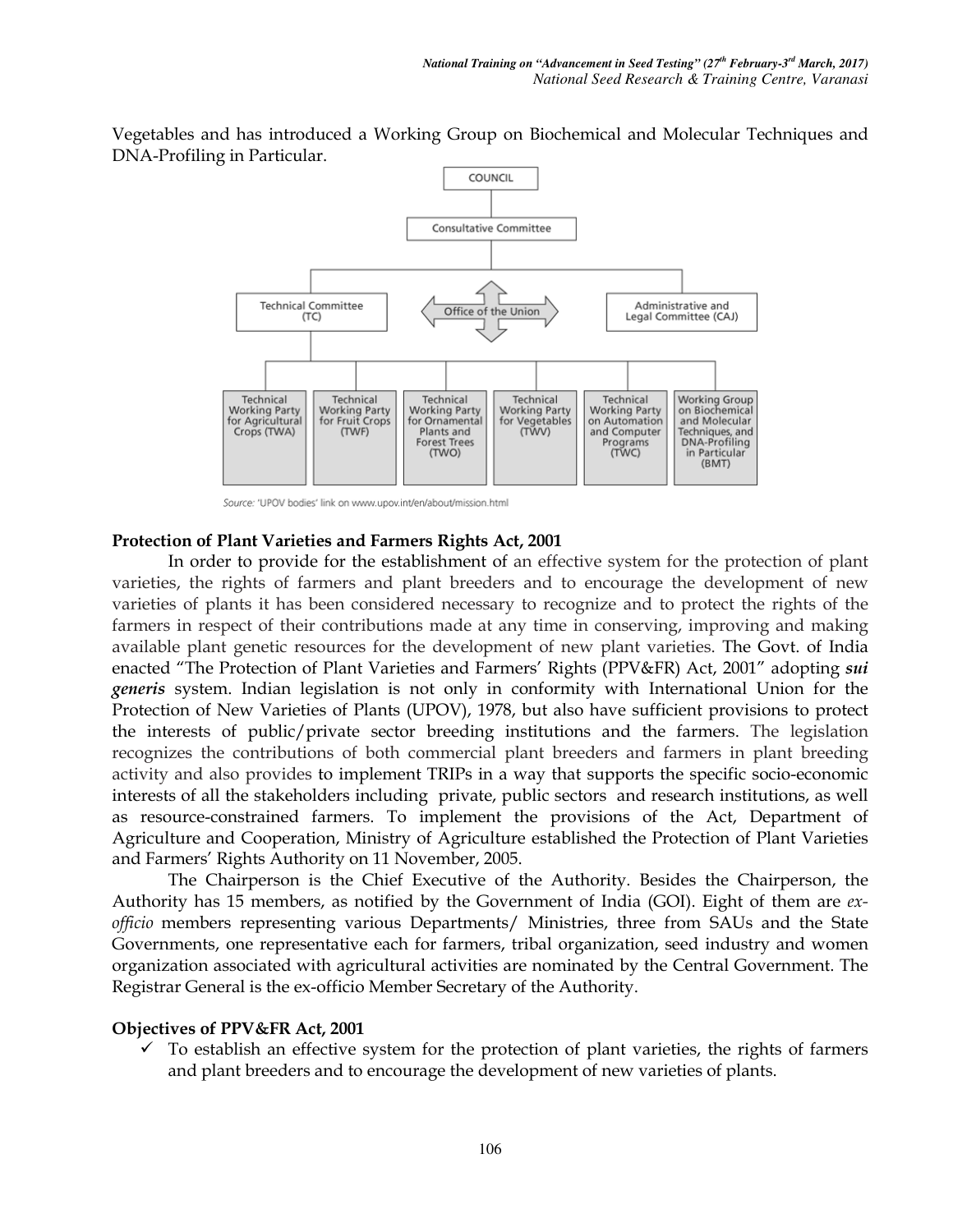- $\checkmark$  To recognize and protect the rights of farmers in respect of their contributions made at any time in conserving, improving and making available plant genetic resources for the development of new plant varieties.
- $\checkmark$  To accelerate agricultural development in the country, protect plant breeders' rights; stimulate investment for research and development both in public & private sector for the development of new plant varieties.
- $\checkmark$  Facilitate the growth of seed industry in the country which will ensure the availability of high quality seeds and planting material to the farmers.

# **General functions of the Authority**

- $\checkmark$  Registration of new plant varieties, essentially derived varieties (EDV) and extant varieties.
- $\checkmark$  Developing DUS (Distinctiveness, Uniformity and Stability) test guidelines for new plant species.
- $\checkmark$  Developing characterization and documentation of registered varieties.
- $\checkmark$  Compulsory cataloging facilities for all variety of plants.
- Documentation, indexing and cataloguing of farmers' varieties.
- $\checkmark$  Recognizing and rewarding farmers, community of farmers, particularly tribal and rural community engaged in conservation, improvement, preservation of plant genetic resources of economic plants and their wild relatives.
- $\checkmark$  Maintenance of the National Register of Plant Varieties.
- $\checkmark$  Maintenance of National Gene Bank.

# **Rights Provided under the Act**

# **Breeders' rights**

Breeders will have exclusive rights to produce, sell, market,distribute, import or export the protected variety. Breeder canappoint agent/ licensee and may exercise for civil remedy in caseof infringement of rights.

# **Researchers' rights**

Researcher can use any of the registered variety under the Actfor conducting experiment or research. This includes the use of avariety as an initial source of variety for the purpose of developinganother variety but repeated use needs prior permission of theregistered breeder.

# **Farmers' rights**

- $\checkmark$  A farmer who has evolved or developed a new variety isentitled for registration and protection in like manner as a breeder of a variety;
- $\checkmark$  Farmers' variety can also be registered as an extant variety;
- $\checkmark$  A farmer can save, use, sow, re-sow, exchange, share or sell his farm produce including seed of a variety protected under the PPV&FR Act, 2001 in the same manner as he was entitled before the coming into force of this Act provided farmer shall not be entitled to sell branded seed of a variety protected under the PPV&FR Act, 2001;
- $\checkmark$  Farmers are eligible for recognition and rewards for the conservation of Plant Genetic Resources of land races and wild relatives of economic plants;
- $\checkmark$  There is also a provision for compensation to the farmers for non-performance of variety under Section 39 (2) of the Act, 200.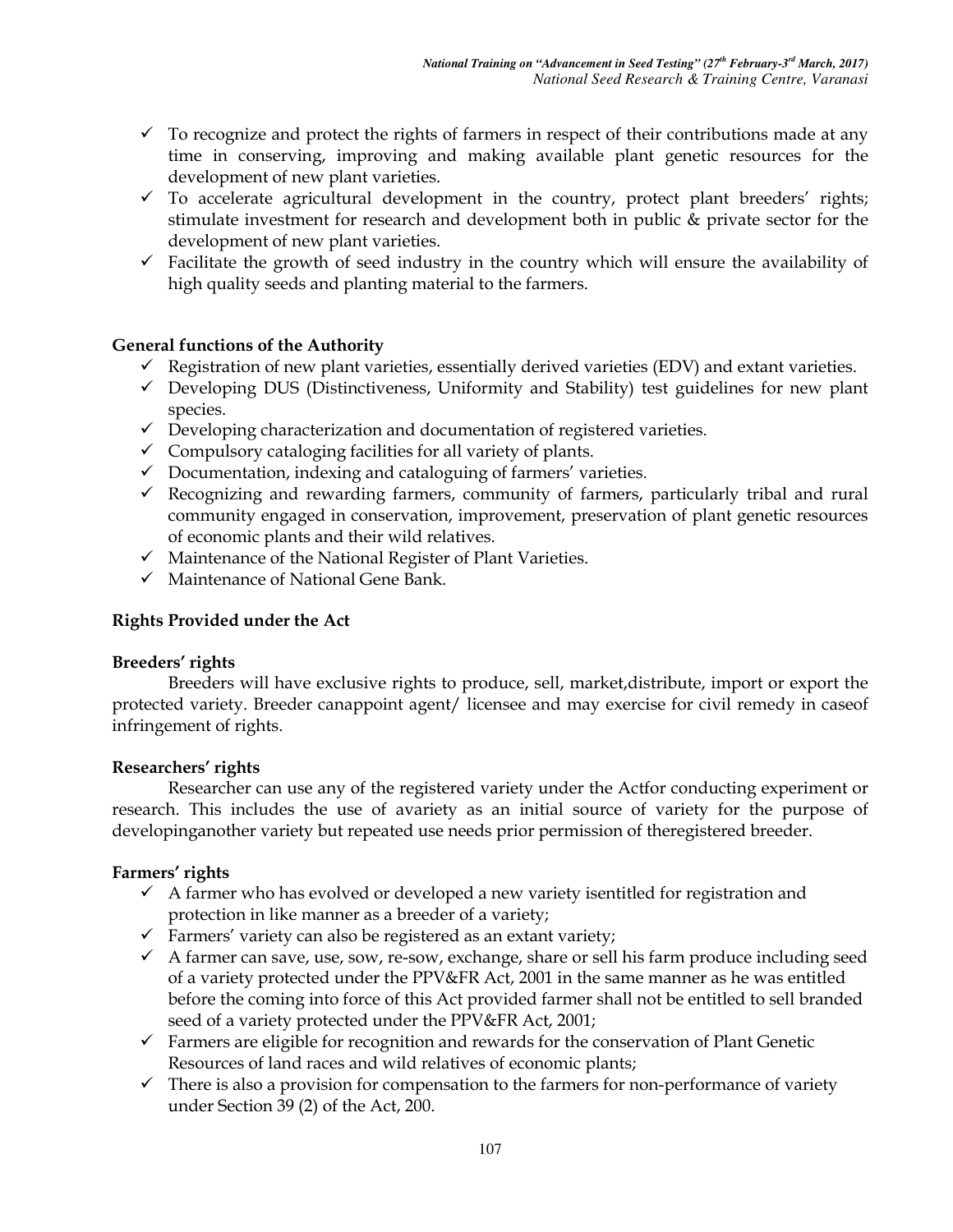$\checkmark$  Farmer shall not be liable to pay any fee in any proceeding before the Authority or Registrar or the Tribunal or the High Court under the Act.

#### **Plant Variety Journal of India**

Authority publishes its official journal "Plant Varieties Journal ofIndia" (PVJI) as a monthly bilingual (Hindi & English) publicationand it is made available to public on the first working day ofeach month on its official website. This journal has the equivalentstatus of a gazette under the Regulations,2006. The contents ofJournal includes official and public notices, passport data of plantvarieties, DUS test guidelines of crop species, details of certificateof registration and other related matters.

#### **Certificate of registration**

Applications which have fulfilled all requirements and have beenfinally accepted by the Registrar for registration were issuedCertificates of Registration. The certificate of registration issued will bevalid for nine years in case of trees and vines and six years incase of other crops. It may be reviewed and renewed for theremaining period on payment of renewal fees subject to thecondition that total period of validity shall not exceed eighteenyears in case of trees and vines from the date registration ofthe variety, fifteen years from the date of notification of varietyunder the Seeds Act, 1966 and in other cases fifteen years fromthe date of registration of the variety. So far, the Authority hasreceived 3320 applications on September, 2011 for registrationfor different categories of varieties including farmer's varieties.

#### **National Register of Plant Varieties**

National Register of Plant Varieties has been kept at the headoffice of the Registry, containing the names of all the registeredplant varieties with the names and addresses of their respectivebreeders, the rights of such breeders in respect of the registeredvarieties, the particulars of the denomination of each registeredvariety, its seed or other propagating material along withspecification of salient features thereof and such other matters asmay be prescribed.

#### **National Gene Bank**

Authority has established National Gene Bank to store the seed material including parental lines submitted by the breeders of the registered varieties. The seed lot is stored underlow temperature conditions at 5 °C for the entire registrationperiod, and if necessary after few years of storage in theNational Gene Bank, the seed lot will be rejuvenated andreplenished at the cost of the applicant. The seed stored in theNational Gene Bank will be used for dispute settlement orwhen an exigency arises for invoking compulsory licensingprovision. Such a seed deposition in the National Gene Bankwould dissuade market malpractices or violations as the samplein custody can be drawn to verify the facts. When the periodof registration granted lapses, the material automatically movesto public domain.

#### **National Gene Fund**

A National Gene Fund has been established by the Authority to receive the contributions from:

- $\checkmark$  The benefit sharing received in the prescribed manner from the breeder of a variety or an essentially derived variety registered under the Act, or the propagating material of such variety or essentially derived variety, as the case may be
- $\checkmark$  The annual fee payable to the Authority by way of royalty
- $\checkmark$  The compensation deposited by breeders